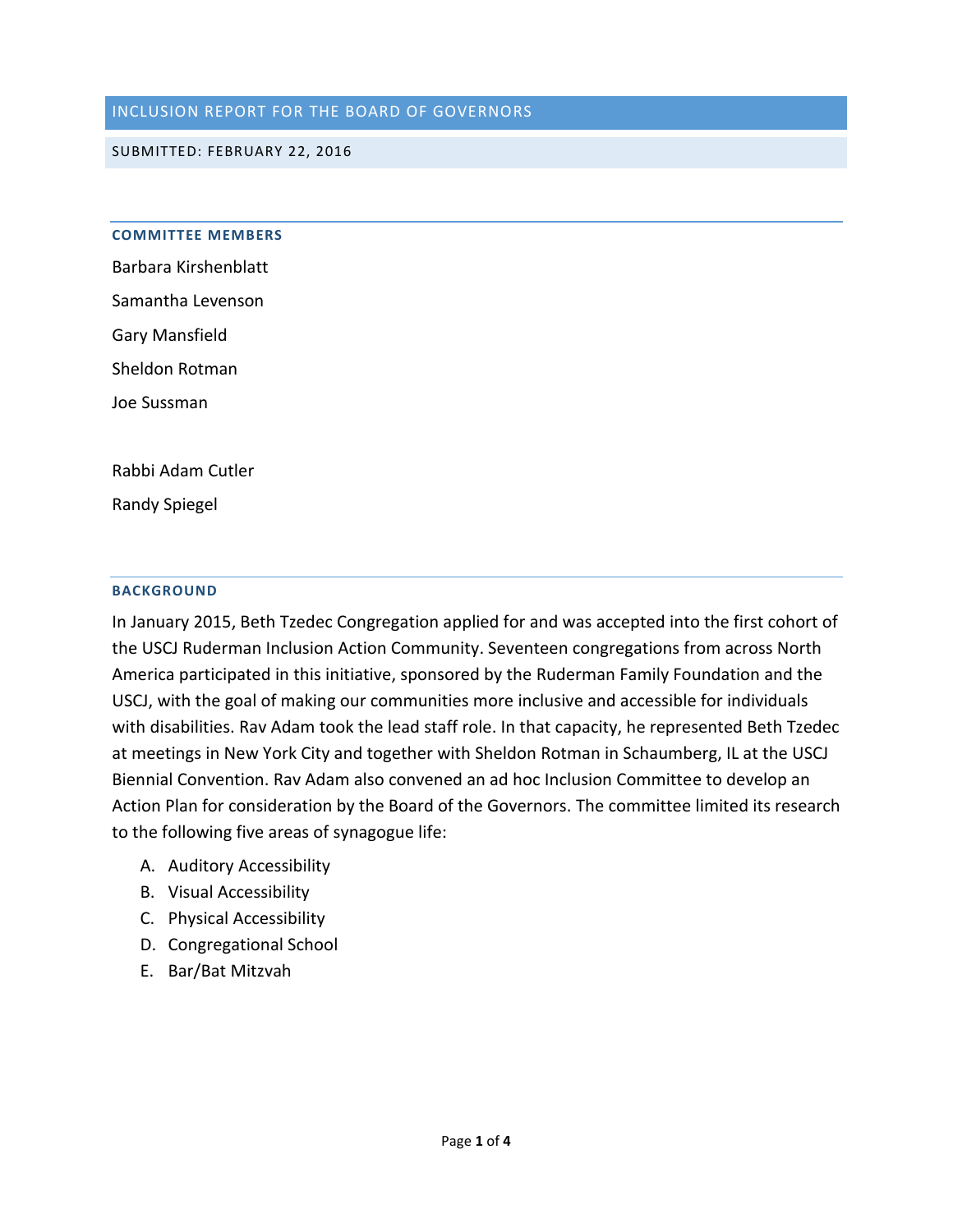Areas A, B and D are detailed in this report with the expectation that areas C and E will be added in forthcoming updates.

The recommendations are colour coded based on the following implementation timelines.

| Green       | $0 - 6$ months      |
|-------------|---------------------|
| <b>Blue</b> | 6 months $-2$ years |
| Orange      | $2 - 5$ years       |

## **GENERAL RECOMMENDATIONS**

- 1. An Inclusion Committee be struck as a permanent committee of the Board of the Governors.
- 2. All synagogue staff receive a minimum of two hours of training twice yearly with respect to inclusion.
- 3. A staff member be assigned to carry the Inclusion portfolio.
- 4. All programmatic marketing materials contain language indicating that Beth Tzedec is committed to Inclusion. A phone number and email address is provided for accessibility requests, which should be provided no less than 24 hours before a scheduled program.
- 5. A dedicated inclusion/accessibility email address be established and regularly monitored.
- 6. An Inclusion and Accessibility Policy be developed and publicized indicating Beth Tzedec's commitment to inclusion and the parameters of its responsibilities.
- 7. Ongoing participation in Shabbat Itanu.
- 8. Bulletin articles be written highlighting inclusion 2-3 times per year.
- 9. Accessibility needs be surveyed as part of membership application and renewal.
- 10. An Inclusion Specialist be hired on a part-time or full-time basis.
- 11. The creation of a Shabbat buddying program wherein older youth are paired with younger youth. Many of these younger youth will have disabilities.
- 12. Permanent signage be posted through the building indicating directions to most frequently utilized spaces.
- 13. Ushers be trained annually to assist individuals with disabilities.
- 14. Investigate feasibility of intentionally hiring someone with a disability.
- 15. Develop action plan for supporting families dealing with mental health issues.
- 16. Update Inclusion Plan Biennially.
- 17. An annual budget of no less than \$10 000 be committed to inclusion initiatives.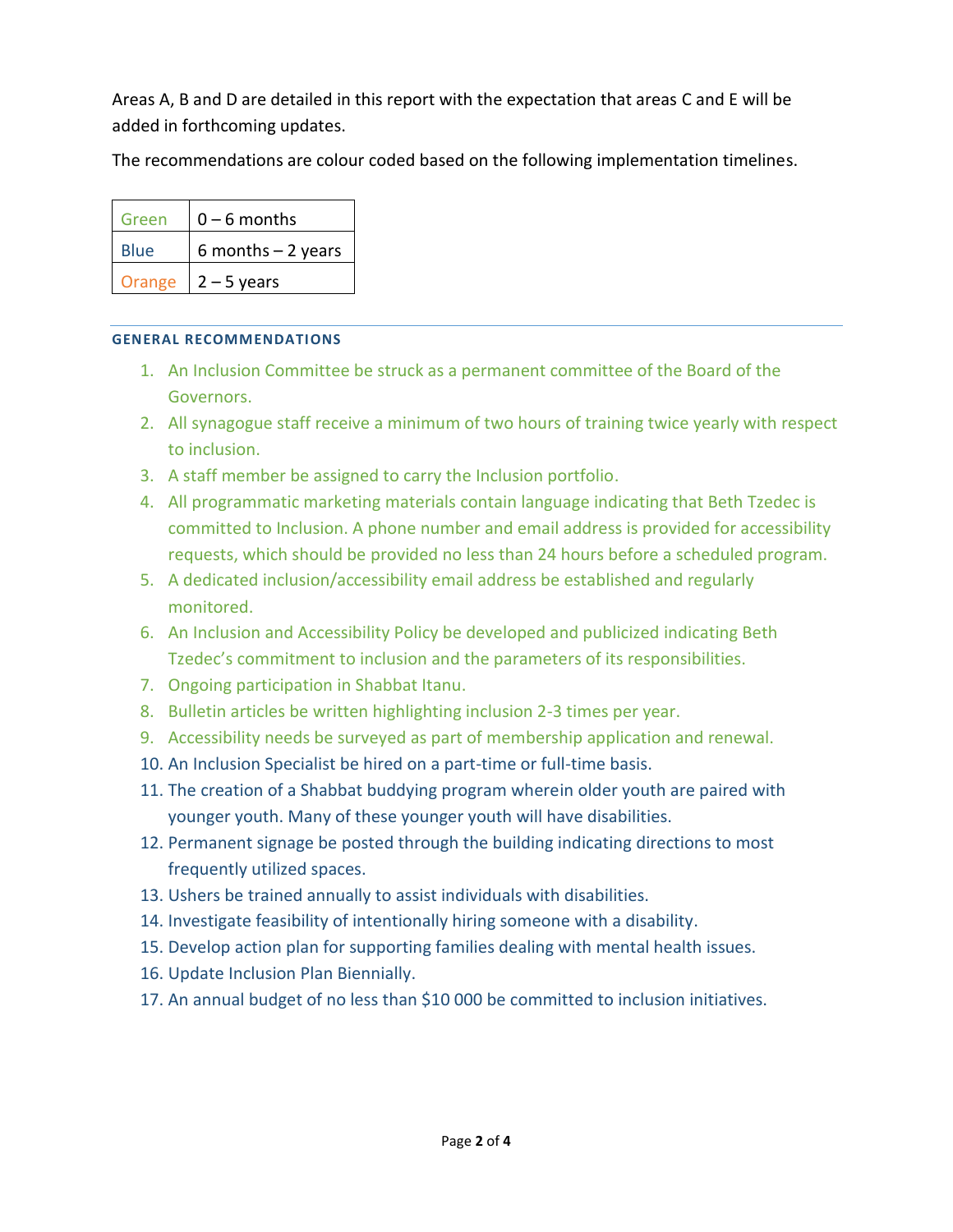#### **AUDITORY ACCESSIBILITY**

### *Inclusion Efforts to Date*

- a) Beth Tzedec provides a limited number of FM receivers, available for pick-up in the cloak room, for use in the Hendeles Chapel and Main Sanctuary. A recently acquired portable FM system is available for use in other venues. There are occasional complaints about the quality of the sound produced from the FM receivers.
- b) Congregants are informed of the availability of FM receivers through the Bulletin.
- c) New FM receivers have been purchased but are not yet installed for use in the Banquet Hall.

### *Recommendations*

- 18. ASL interpreters be made available for services and major events.
- 19. Seats should be reserved towards the front of the sanctuary for High Holy Day services enabling those who read lips or understand ASL to be within reasonable distance of the signer and speakers.
- 20. Annual training be provided for regular cloak room staff pertaining to distribution and operation of hearing assistive devices. Written instructions be provided that are always available for consultation.
- 21. Provisions be made for distribution of assistive devices in the absence of cloak room staff.
- 22. Replace the FM system in the sanctuary and install newer equipment in the main sanctuary and in the larger halls.
- 23. Provide closed captioning for all audio or video on synagogue website.
- 24. Investigate possibility of rooms with a large blank wall where slides or computer output can be projected for real-time captioning.
- 25. Provide congregants with transcript of scripted Rabbis' sermons within 48 hours of delivery. Additionally, printed transcript to be provided in advance of delivery.

### **VISUAL ACCESSIBILITY**

#### *Inclusion Efforts to Date*

- a) Availability of large print *siddurim* in the chapel.
- b) Welcoming of guide dogs to all programs including prayer services.
- c) Purchase of bright projector and a large screen.
- d) Ongoing maintenance of parking lot limiting the development of potholes.